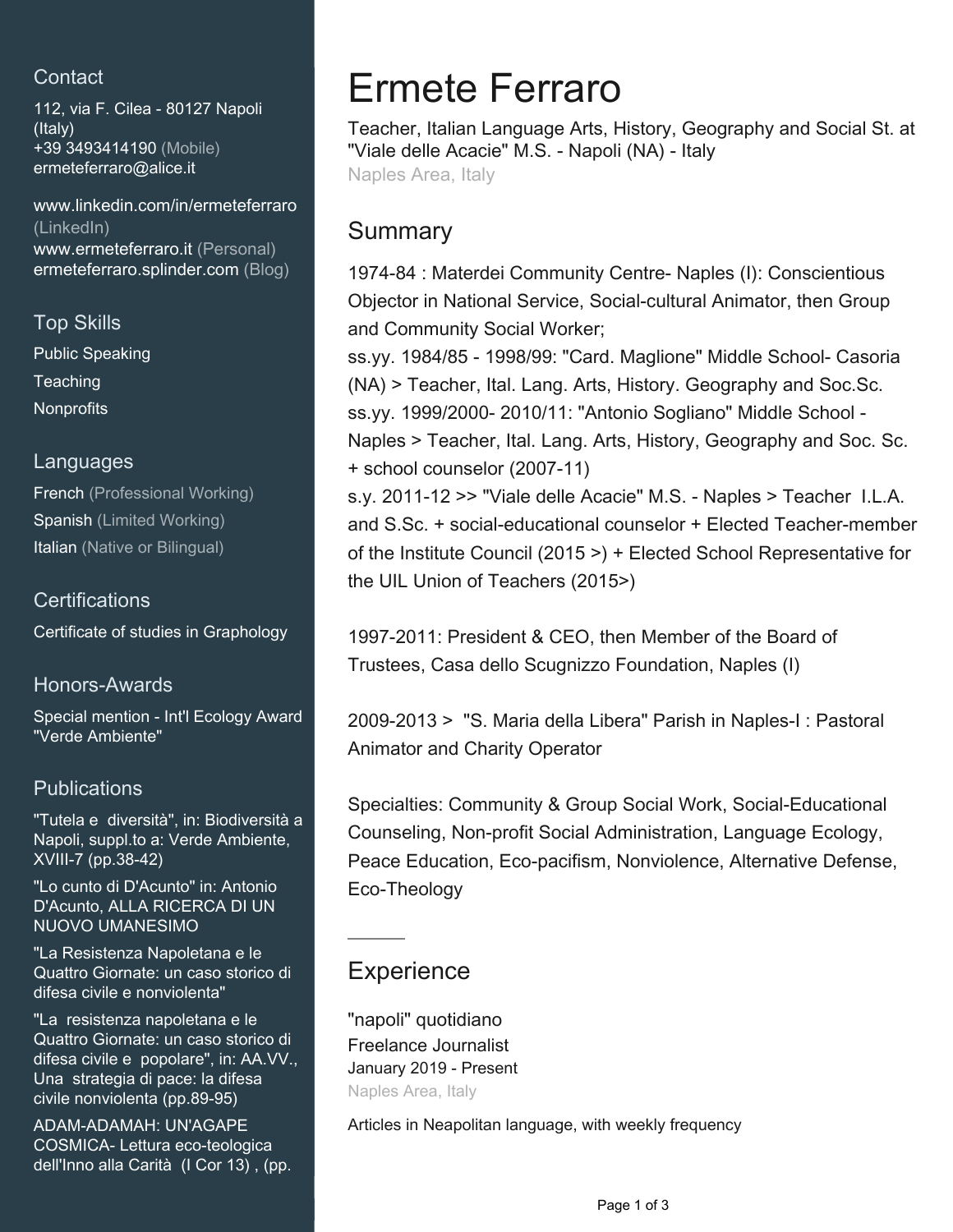#### 15) pubblicato a Gen.'08 sulla rivista online "Filosofia ambientale" S.M.S. "Viale delle Acacie"

Teacher, Italian Language Arts, History, Geography and Social St. September 2011 - September 2019 (8 years 1 month) Napoli

Teacher ; Ed. Team Coordinator ; Member, Council of Institute; Teachers Union School Representative; School Representative for Workers' Safety.

#### S.M.S. "Antonio Sogliano" Napoli

Teacher, Italian Language Arts, History, Geography and Social St. September 1999 - August 2011 (12 years) Napoli (Vicaria)

Teacher, Class-Coordinator, School Counselor, Member of the School Council

"Fondazione Casa dello Scugnizzo " ONLUS President & C.E.O. 1997 - 2011 (14 years)

President of the Administration Board, Social Coordinator, Member of the General Council, Legal Representative of the FOCS (Casa dello Scugnizzo Foundation)

S.M.S. "Card. Maglione" Teacher, Italian Language Arts - History, Geography and Social St. September 1986 - August 1999 (13 years) Casoria (Naples)

Teacher and class-coordinator

"Casa dello Scugnizzo" - Congr. Oratorio S. Filippo Neri Socio-cultural Animator - Group and Community Social Worker March 1977 - July 1987 (10 years 5 months) Naples

Conscientious Objector in National Service, then voluntary socio-cultural worker. After the diploma in Social Work, professional group and community worker and social researcher.

# **Education**

Università degli Studi di Napoli 'Federico II' Laurea in Lettere Moderne (Master of Arts), Italian Language and Literature · (1970 - 1974)